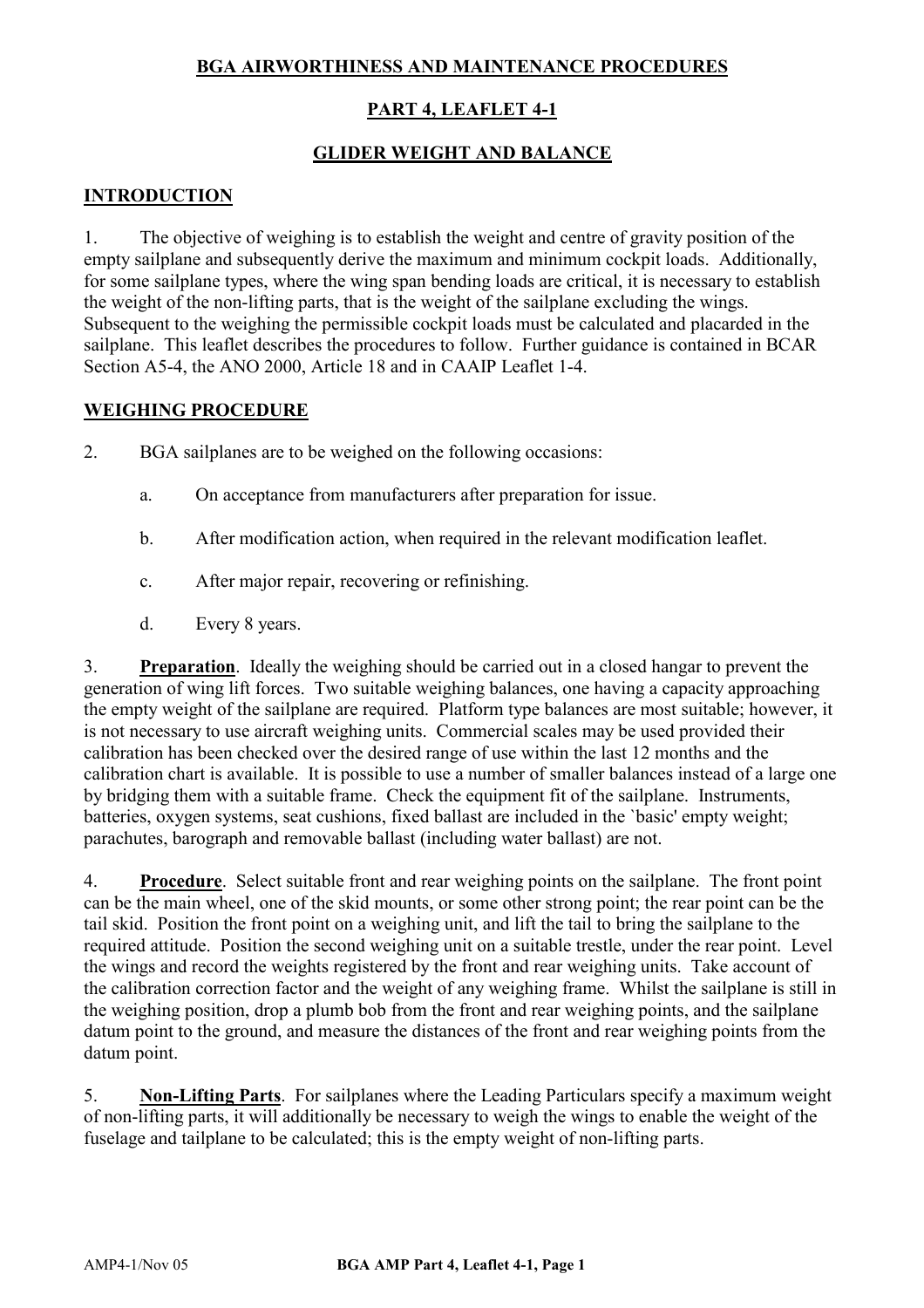## **WEIGHING RECORD**



6. **Sailplane Leading Particulars**. Record the following data from the sailplane Leading Particulars:

Datum point definition and method of levelling. Forward CofG limit: Xfl aft of datum. Aft CofG limit: Xal aft of datum. Front Pilot CofG:  $Xp1$  forward of datum. Rear Pilot CofG:  $Xp2$  forward of datum (negative if aft). Baggage CofG: Xb aft of datum (if applicable). Max All Up Weight (Dry): Wd Max All Up Weight (Wet): Ww Max Baggage Weight: Wb Max Weight of Non-Lifting Parts: Wn (if applicable).

#### 7. **Results of Weighing**.

| Weight on front weighing point:       | Wf                             |
|---------------------------------------|--------------------------------|
| Distance of front point fwd of datum: | Xfs (negative if aft of datum) |
| Weight on rear weighing point:        | Wr                             |
| Distance of rear point aft of datum:  | <b>Xrs</b>                     |
| Weight of Port wing:                  | Wp                             |
| Weight of Starboard wing:             | Ws                             |

## 8. **Derived Results**. (round to nearest 1 kg (2 lb))

#### a. **Empty Sailplane Weight and CofG**.

Empty Sailplane Weight (We):

 $Wf + Wr$ 

Weight Non-Lifting Parts (Wnl):

We - Wp - Ws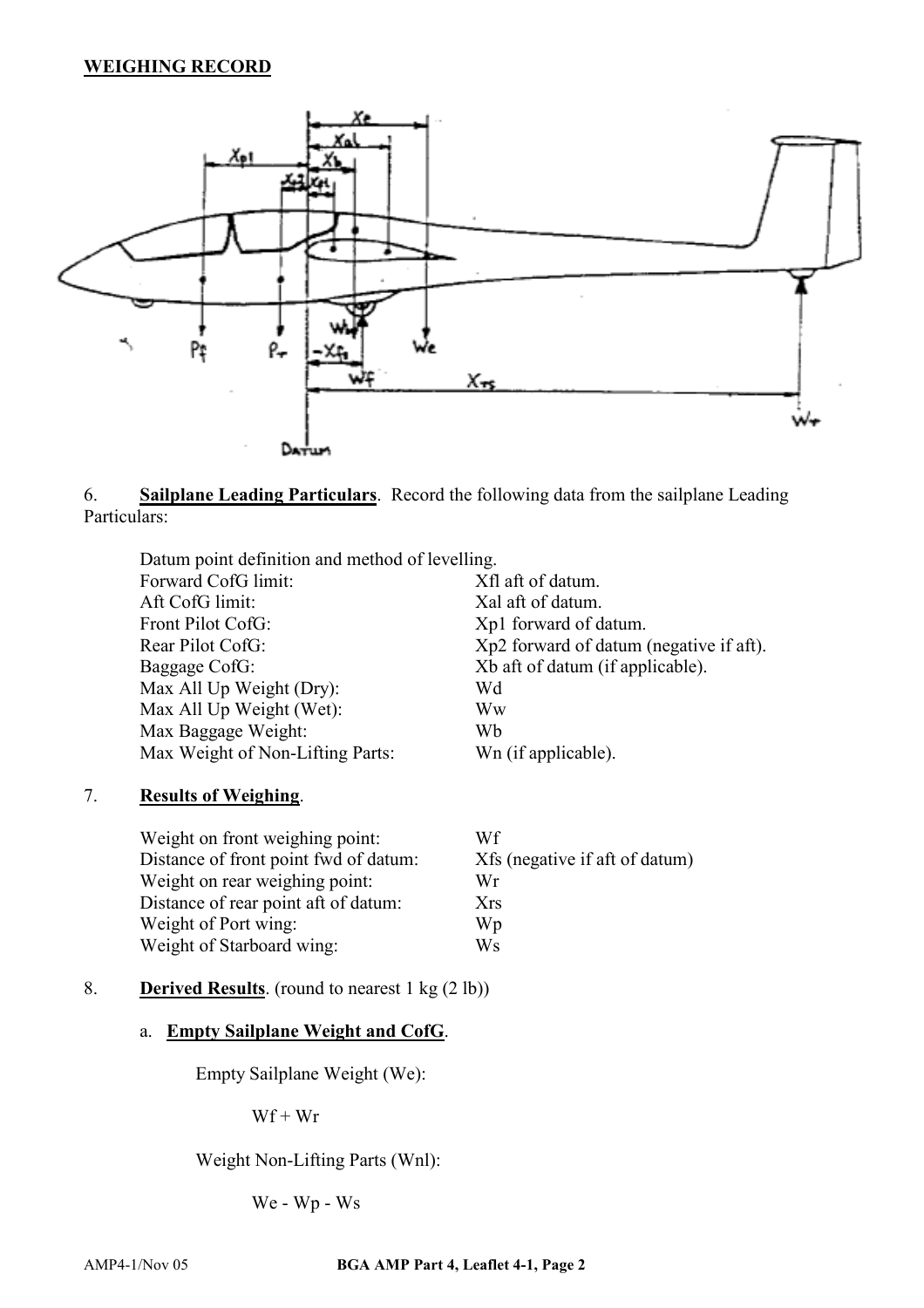Empty Sailplane CofG Displacement (Xe):

$$
\frac{\text{(Wf x Xfs)} - \text{(Wr x Xrs)}}{\text{We}}
$$

#### b. **Single Seaters/Side-by-Side 2 Seaters**.

(1) Minimum cockpit load (aft CofG limits):

 $We(Xe - Xa1) + Wb(Xb - Xa1)$  $(Xp1 + Xa1)$   $(Xp1 + Xa1)$ 

(2) Maximum dry cockpit load will be the LEAST of:

(a) 
$$
\frac{\text{We}(Xe - Xf1)}{(Xp1 + Xf1)} + \frac{\text{Wb}(Xb - Xf1)}{(Xp1 + Xf1)}
$$
 (forward CofG limits).

- (b) Wd We Wb (All up weight considerations).
- (c) Cockpit limitations (see sailplane Flight Manual).
- (d) Wn Wn1 Wb (weight of non-lifting parts if applicable).
- (3) Maximum total cockpit load wet:

Total weight of pilot(s) plus water must not exceed:

Ww - We - Wb

c. **Tandem 2 Seaters**. Front cockpit permissible loads are to be calculated for rear cockpit load (Pr) of both zero, and representative loads in the range 60-110 kg (132-242 lb).

(1) Minimum front cockpit load (aft CofG limits):

$$
\frac{We(Xe - Xa1)}{(Xp1 + Xa1)} + \frac{Wb(Xb - Xa1)}{(Xp1 + Xa1)} - \frac{Pr(Xp2 + Xa1)}{(Xp1 + Xa1)}
$$

- (2) Maximum dry front cockpit load will be the least of:
	- (a)  $We(Xe-Xf1) + Wb(Xb-Xf1) Pr(Xp2+Xf1) (fwd CofG)$ </u>  $(Xp1 + Xf1)$   $(Xp1 + Xf1)$   $(Xp1 + Xf1)$  limits)
	- (b) Wd We Wb Pr (All-up weight considerations).
	- (c) Cockpit Limitations (see sailplane Flight Manual).
	- (d) Wn Wn1 Wb Pr (Weight of non-lifting parts if applicable).
- (3) Maximum total cockpit load wet:

Total weight of pilot(s) plus water must not exceed:

Ww - We - Wb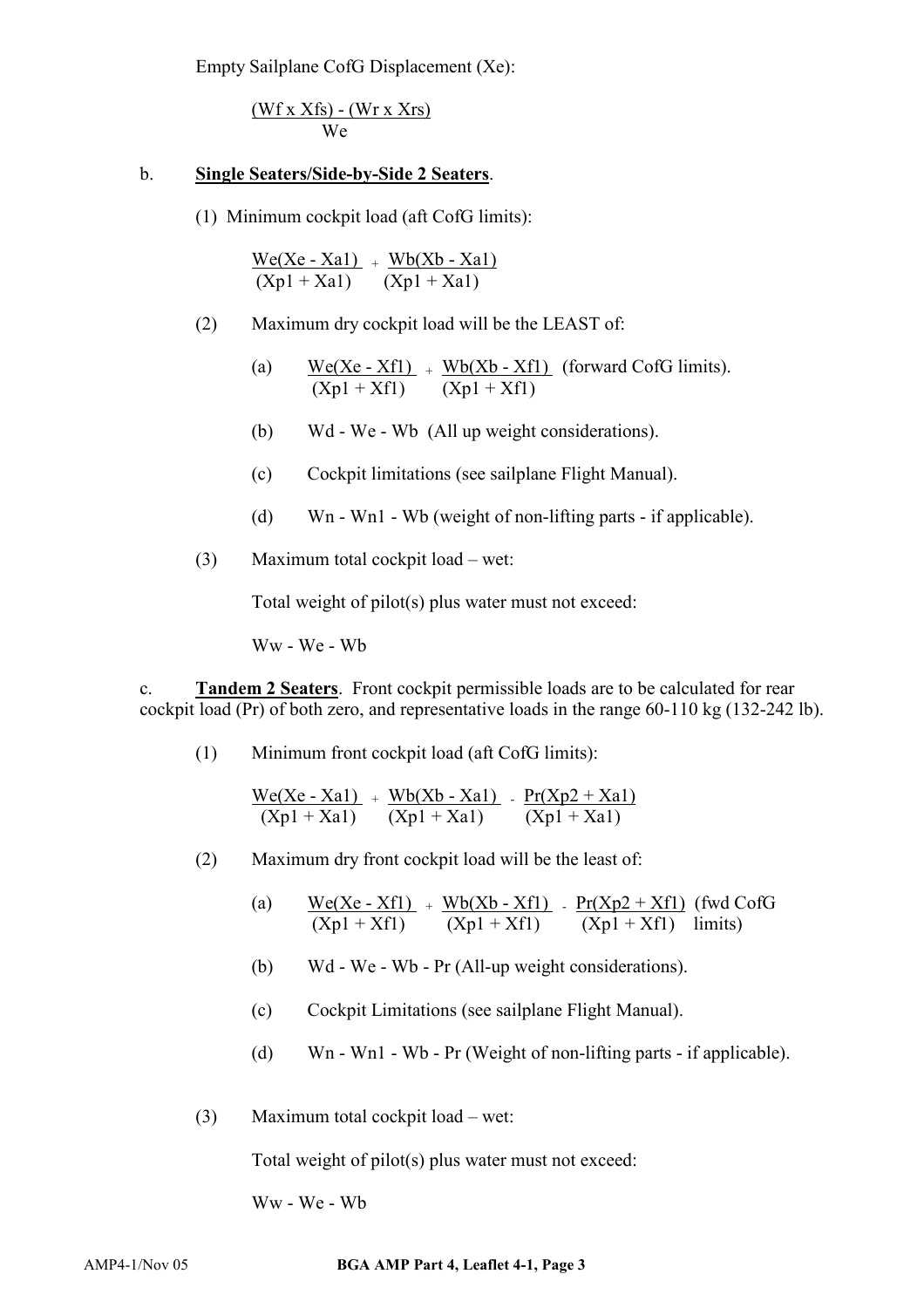9. **Recording.** A full record of the weighing is to be entered on an Annex A or Annex B proforma as appropriate and retained with the sailplane Log Book. Details of equipment fitted and the main results of the weighing record are to be entered in the Log Book, together with the date of the next scheduled weighing.

# **PLACARDS**

10. Placards specifying maximum and minimum permissible cockpit loads are to be prepared in the format detailed at Annex C and firmly fixed on the RH side of the cockpit readily visible to the pilot(s). The placards are to be covered and attached to the cockpit wall using clear fablon. The placarded cockpit loads must be reasonable and realistic. If maximum cockpit loads are less that 90 kg (198 lb) then consideration should be given to reducing equipment weight (eg by fitting smaller lighter batteries or removal of oxygen equipment).

## **REMOVABLE BALLAST**

11. Removable ballast weights clamped to the airframe introduce tremendous scope for error in club sailplanes. If they are used ensure that the placards show the maximum and minimum cockpit loads, with and without the ballast. Lead shot filled cushions must be fitted with loops or straps to secure them to the pilot or his seat straps and must be clearly marked with their weight. Where there is provision for water ballast, the placard must show the maximum weight of the combined cockpit load and water ballast.

Annexes:

- A. Weighing Record Single Seaters and Side-by-Side Two Seaters.
- B. Weighing Record Tandem Two Seaters.
- C. Cockpit Placards.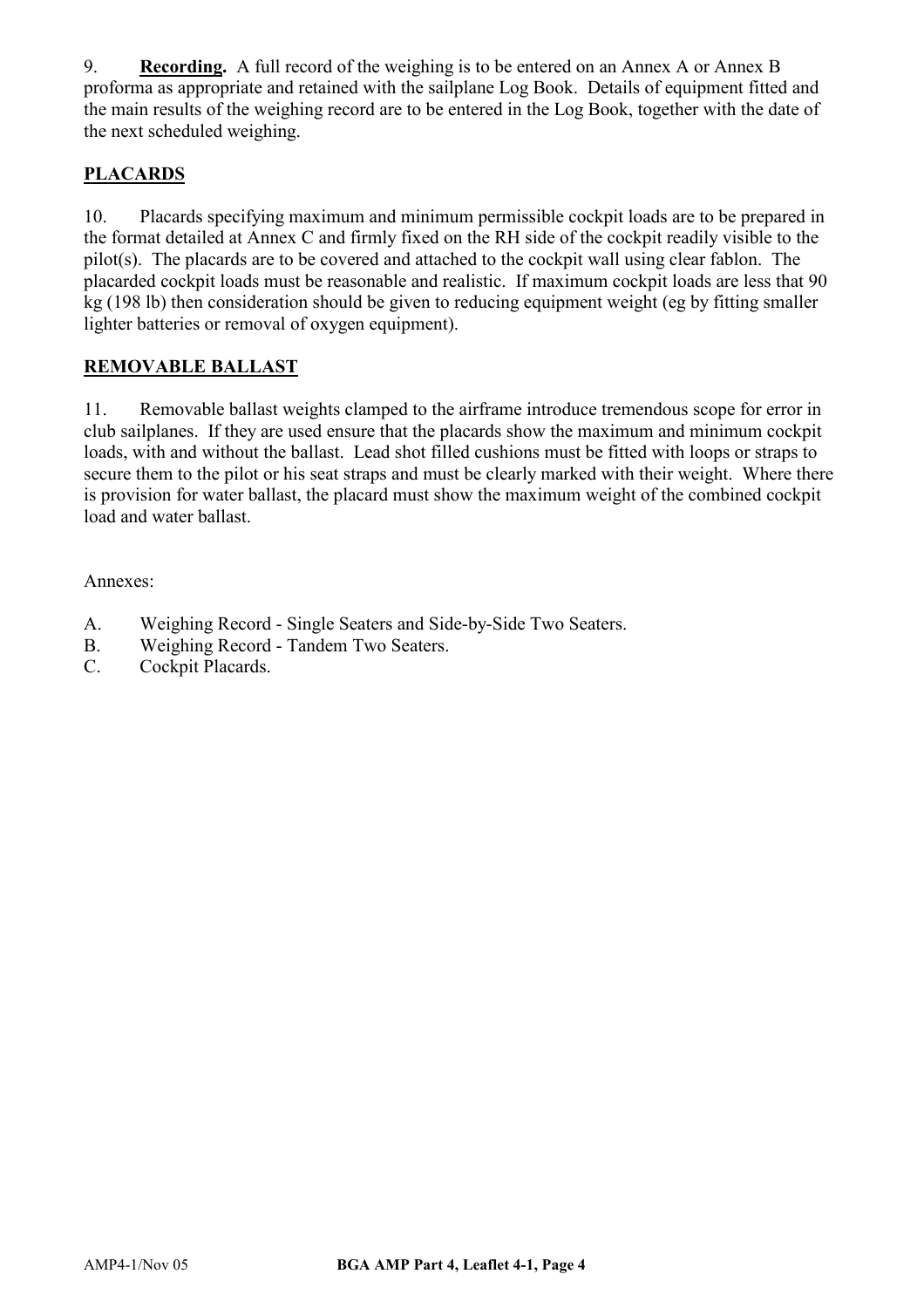#### **ANNEX A TO BGA AMP LEAFLET 4-1**

#### **WEIGHING RECORD - SINGLE SEATERS AND SIDE-BY-SIDE TWO SEATERS**

| Glider Type: | <b>BGA Cof No:</b> | Serial No: |
|--------------|--------------------|------------|
|              |                    |            |

## **LEADING PARTICULARS EXTRACT**

Datum Point : Levelling Means :

| Fwd CofG Limit $(Xf)$ :  | mm aft. Max All Up Weight (Dry) (Wd):   | Kg |
|--------------------------|-----------------------------------------|----|
| Aft CofG Limit $(Xal)$ : | mm aft. Max All Up Weight (Wet) (Ww):   | Kg |
| $Pilot(s) CofG (Xpl)$ :  | mm fwd. Max Weight Non-Lift Parts (Wn): | Kg |
| Baggage CofG $(Xb)$ :    | mm aft. Max Baggage Weight<br>$(Wb)$ :  | Kg |

### **EMPTY WEIGHT AND CofG POSITION**

| $(Wf) =$<br>Weight on Front Support<br>Weight on Rear Support $(Wr) =$<br>Weight of Port Wing<br>$(Wp) =$<br>Weight of Starboard Wing $(Ws) =$ | kg<br>kg<br>kg<br>kg                                     |                              |
|------------------------------------------------------------------------------------------------------------------------------------------------|----------------------------------------------------------|------------------------------|
| <b>Empty Glider Weight</b>                                                                                                                     | $(We) = Wf + Wr =$                                       | kg                           |
| <b>Weight Non-Lifting Parts</b>                                                                                                                | $(Wnl) = We - Wp - Ws =$                                 | kg                           |
| Displacement of Front Support                                                                                                                  | $(Xfs) =$                                                | mm fwd (-ve if aft of datum) |
| Displacement of Rear Support                                                                                                                   | $(Xrs) =$                                                | mm aft                       |
| <b>Empty Glider CofG Displacement</b>                                                                                                          | (Xe)<br>$(Wf \times Xfs) - (Wr \times Xrs)$<br>$=$<br>We |                              |

 $=$  mm aft

#### **MINIMUM AND MAXIMUM COCKPIT LOADS**

=

### **Minimum Cockpit Load**

| $CofG$ Based We(Xe - Xa1) + Wb(Xb - Xa1) |               |
|------------------------------------------|---------------|
| $(Xp1 + Xa1)$                            | $(Xp1 + Xa1)$ |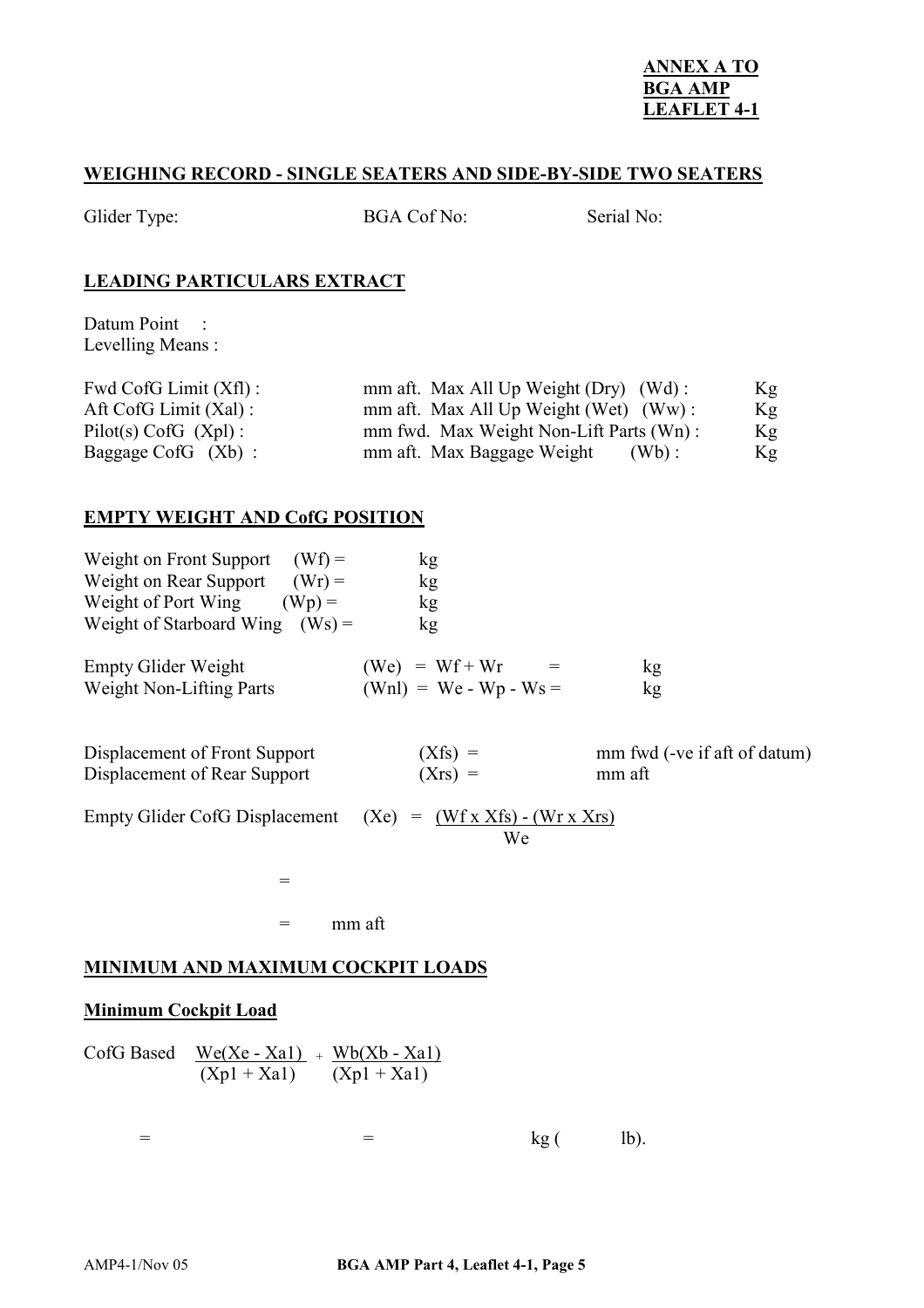# **Maximum Cockpit Load**

The Max (Dry) Cockpit Weight is the LEAST value of a. to d:

 $=$  kg ( lb)

# **Maximum Total Loading - Wet**

Total weight of pilot(s) plus water must not exceed:

Ww - We - Wb  $=$  kg

#### **NOTES**:

Date: Name: Signature: BGA Insp Auth: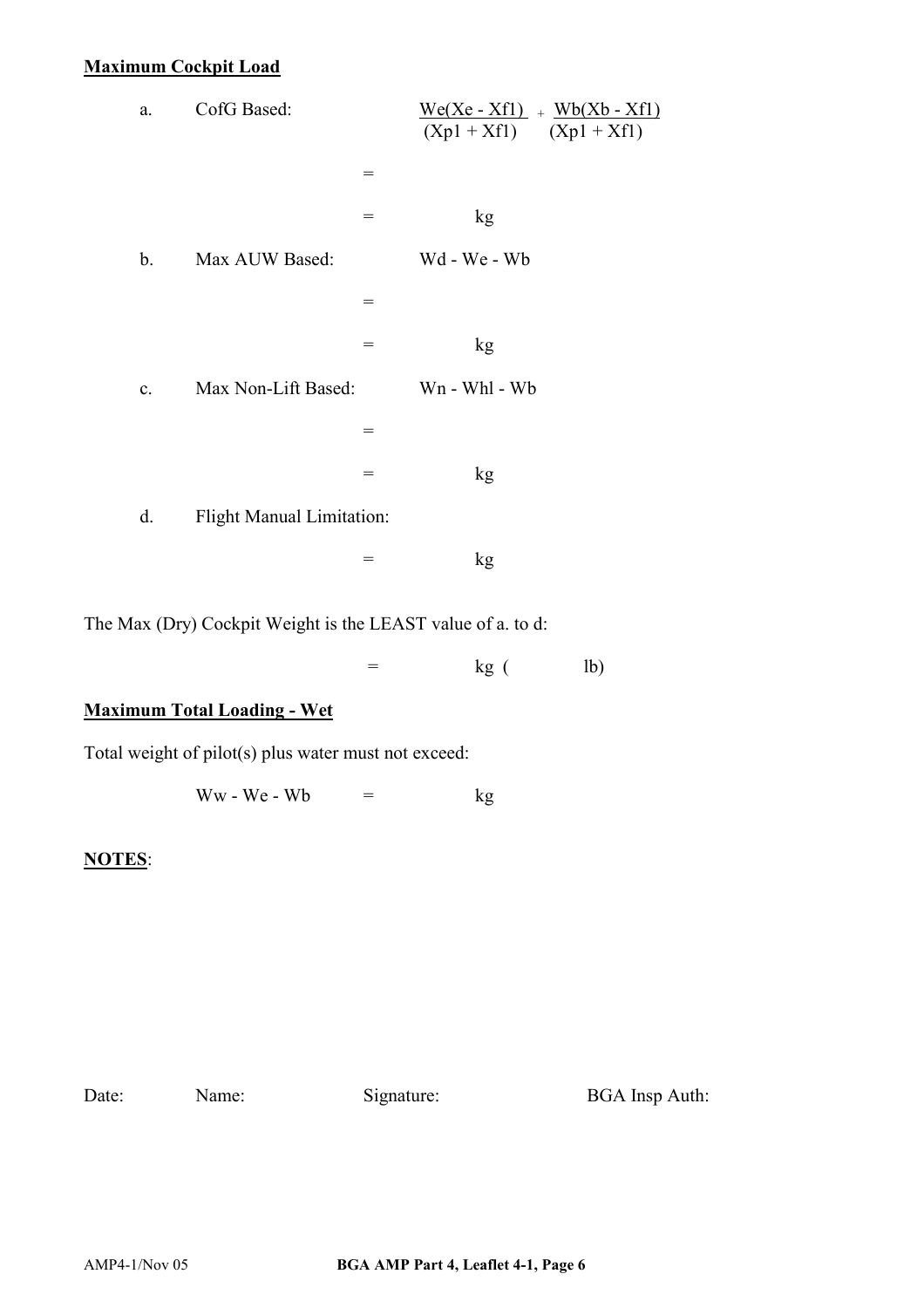#### **ANNEX B TO BGA AMP LEAFLET 4-1**

### **WEIGHING RECORD - TANDEM TWO SEATERS**

Glider Type: BGA CofA No: Serial No:

## **LEADING PARTICULARS EXTRACT**

Datum Point : Levelling Means :

| Fwd CofG Limit $(Xf)$ :    | mm aft. Max All Up Weight (Dry) $(Wd)$ : Kg |    |
|----------------------------|---------------------------------------------|----|
| Aft CofG Limit $(Xal)$ :   | mm aft. Max All Up Weight (Wet) $(Ww)$ : Kg |    |
| Front Pilot CofG $(Xpl)$ : | mm fwd. Max Weight Non-Lift Parts (Wn):     | Kg |
| Rear Pilot CofG $(Xp2)$ :  | mm fwd. Max Baggage Weight (Wb):<br>Kg      |    |
| Baggage CofG (Xb):         | mm aft.                                     |    |

### **EMPTY WEIGHT AND C OF G POSITION**

| Weight on Front Support<br>$(Wf) =$                           | kg                                           |                                        |
|---------------------------------------------------------------|----------------------------------------------|----------------------------------------|
| Weight on Rear Support<br>$(Wr) =$                            | kg                                           |                                        |
| Weight of Port Wing<br>$(Wp) =$                               | kg                                           |                                        |
| Weight of Starboard Wing $(Ws) =$                             | kg                                           |                                        |
| <b>Empty Glider Weight</b><br><b>Weight Non-Lifting Parts</b> | $(We) = Wf + Wr$<br>$(Wnl) = We - Wp - Ws =$ | kg<br>kg                               |
| Displacement of Front Support<br>Displacement of Rear Support | $(Xfs) =$<br>$(Xrs) =$                       | mm fwd (-ve if aft of datum)<br>mm aft |
|                                                               |                                              |                                        |

Empty Glider CofG Displacement (Xe) =  $(Wf x Xfs) - (Wr x Xrs)$ We

 $=$  mm aft

### **MINIMUM AND MAXIMUM COCKPIT LOADS**

=

#### **Minimum Front Cockpit Load**

| CofG Based: | $\underline{\text{We}}(Xe - Xa1) + \underline{\text{Wb}}(Xb - Xa1)$ . $\underline{\text{Pr}}(Xp2 + Xa1)$<br>$(Xp1 + Xa1)$ $(Xp1 + Xa1)$ $(Xp1 + Xa1)$ |     |                |  |    |
|-------------|-------------------------------------------------------------------------------------------------------------------------------------------------------|-----|----------------|--|----|
|             |                                                                                                                                                       | kg( | 1 <sub>b</sub> |  |    |
| a.          | With rear cockpit empty                                                                                                                               |     |                |  | kg |
|             |                                                                                                                                                       |     |                |  |    |

b. With max rear cockpit load of  $\dots$  kg  $=$  kg

The placard figure is the GREATEST value of a. or b.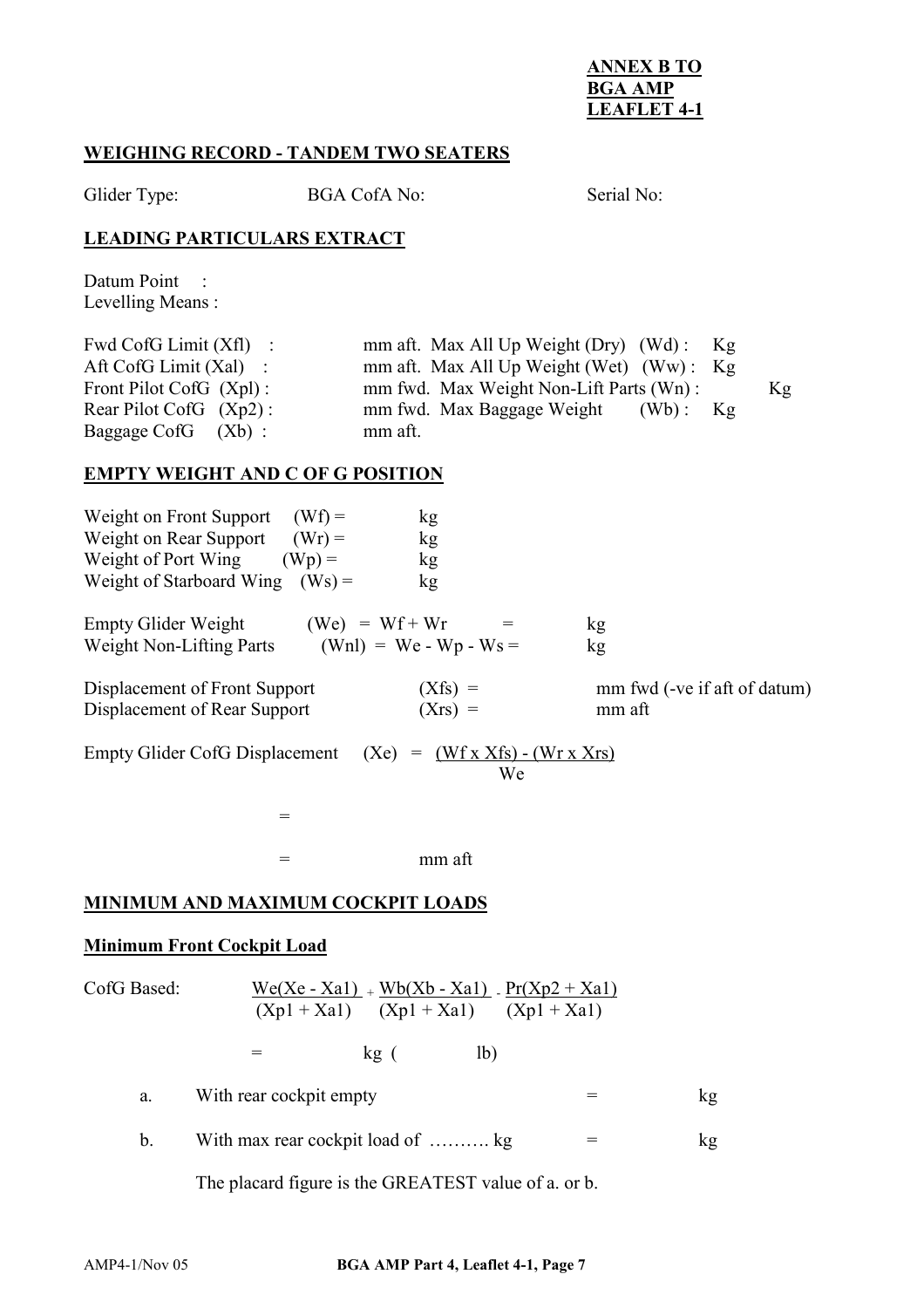# **Maximum Front Cockpit Load (Dry)**

| a.                   | CofG Based:                                                       |                                |                                     | $\frac{\text{We}(Xe - Xf1)}{\text{We}(Xe - Xf1)}$ . $\frac{\text{Pr}(Xp2 + Xf1)}{\text{Pr}(Xp2 + Xf1)}$<br>$(Xp1 + Xf1)$ $(Xp1 + Xf1)$ $(Xp1 + Xf1)$ |                                      |
|----------------------|-------------------------------------------------------------------|--------------------------------|-------------------------------------|------------------------------------------------------------------------------------------------------------------------------------------------------|--------------------------------------|
|                      |                                                                   | $\qquad \qquad =\qquad \qquad$ |                                     | kg                                                                                                                                                   |                                      |
| $\mathbf b$ .        | Max AUW Based:                                                    |                                |                                     | Wd - We - Wb - Pr                                                                                                                                    |                                      |
|                      |                                                                   |                                | $\qquad \qquad =\qquad \qquad$      | kg                                                                                                                                                   |                                      |
| $\mathbf{c}$ .       | Max Non-Lift Based: Wn - Whl - Wb - Pr                            |                                |                                     |                                                                                                                                                      |                                      |
|                      |                                                                   |                                | $=$                                 | kg                                                                                                                                                   |                                      |
| $d_{\cdot}$          | <b>Flight Manual Limitation:</b>                                  |                                | <b>Front Cockpit</b>                | $\alpha =$                                                                                                                                           | kg                                   |
|                      |                                                                   |                                | Rear Cockpit                        | $=$                                                                                                                                                  | kg                                   |
|                      | The Max (Dry) Front Cockpit Weight is the LEAST value of a. to d. |                                |                                     |                                                                                                                                                      |                                      |
|                      | <b>Maximum Total Loading - Wet</b>                                |                                | $=$                                 | kg                                                                                                                                                   |                                      |
|                      | Total weight of pilot(s) plus water must not exceed:              |                                |                                     |                                                                                                                                                      |                                      |
|                      | $Ww - We - Wb$                                                    |                                | $\hspace*{0.4em} = \hspace*{0.4em}$ |                                                                                                                                                      |                                      |
|                      |                                                                   |                                |                                     | kg                                                                                                                                                   |                                      |
| <b>Loading Table</b> |                                                                   |                                |                                     |                                                                                                                                                      |                                      |
| <b>Rear Cockpit</b>  | <b>Front Cockpit</b><br>Max (Dry)                                 |                                |                                     | <b>Max Total</b><br>Load (Wet)                                                                                                                       |                                      |
| kg(h)                | kg(h)                                                             |                                |                                     | kg(h)                                                                                                                                                |                                      |
| 60 (132)             |                                                                   |                                |                                     |                                                                                                                                                      |                                      |
| 70 (154)             |                                                                   |                                |                                     |                                                                                                                                                      | Pilot(s) plus water<br>not to exceed |
| 80 (176)             |                                                                   |                                |                                     |                                                                                                                                                      |                                      |
| 90 (198)             |                                                                   |                                |                                     |                                                                                                                                                      | kg                                   |
| 100(220)             |                                                                   |                                |                                     |                                                                                                                                                      |                                      |
| 110(242)             |                                                                   |                                |                                     |                                                                                                                                                      |                                      |
| <b>NOTES:</b>        |                                                                   |                                |                                     |                                                                                                                                                      |                                      |